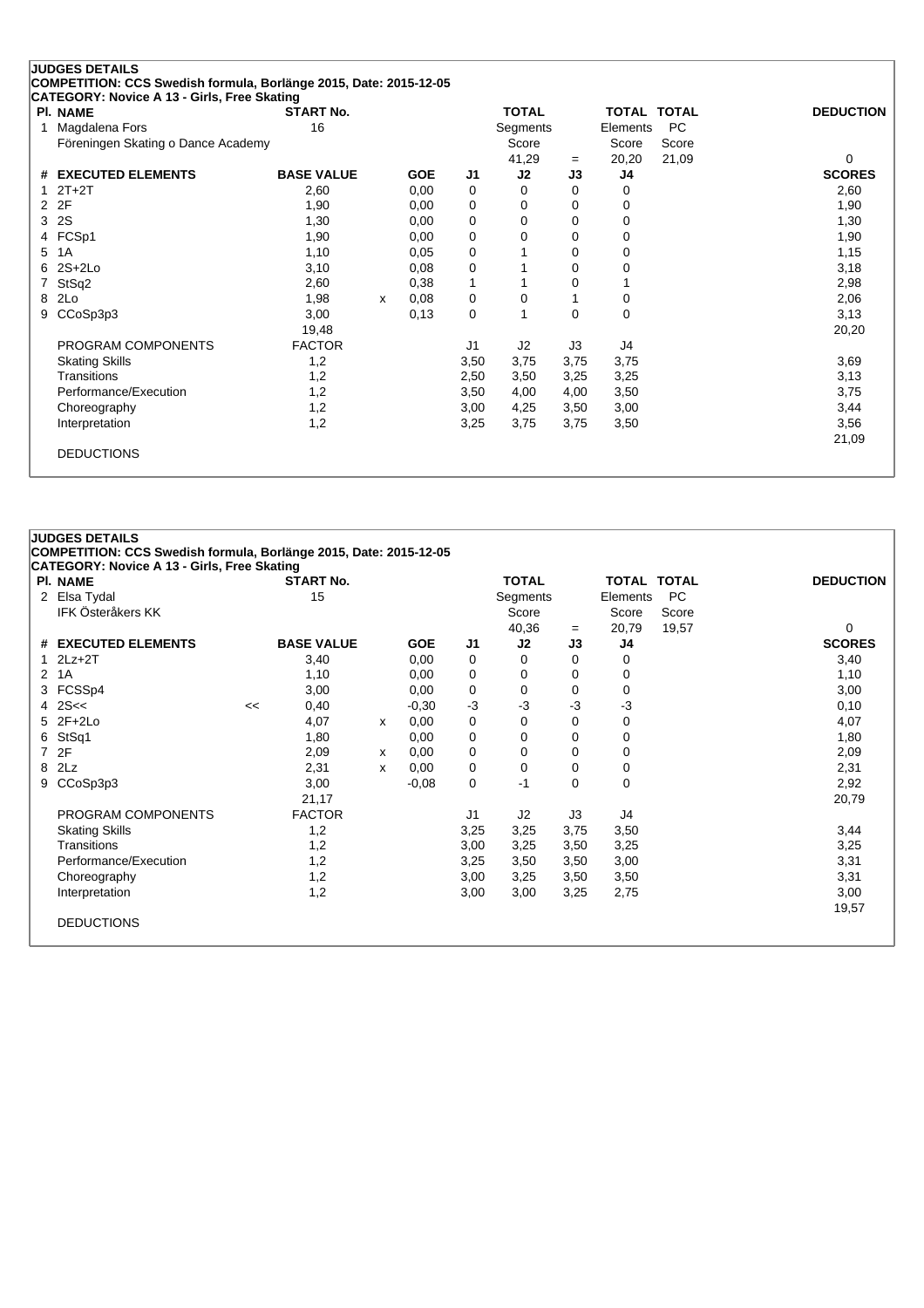|   | <b>JUDGES DETAILS</b>                                             |         |                   |              |            |              |              |             |          |                    |                  |
|---|-------------------------------------------------------------------|---------|-------------------|--------------|------------|--------------|--------------|-------------|----------|--------------------|------------------|
|   | COMPETITION: CCS Swedish formula, Borlänge 2015, Date: 2015-12-05 |         |                   |              |            |              |              |             |          |                    |                  |
|   | CATEGORY: Novice A 13 - Girls, Free Skating<br><b>PI. NAME</b>    |         | <b>START No.</b>  |              |            |              | <b>TOTAL</b> |             |          | <b>TOTAL TOTAL</b> | <b>DEDUCTION</b> |
| 3 | Felicia Eriksson                                                  |         | 14                |              |            |              | Segments     |             | Elements | <b>PC</b>          |                  |
|   | <b>KK Sollentuna</b>                                              |         |                   |              |            |              | Score        |             | Score    | Score              |                  |
|   |                                                                   |         |                   |              |            |              | 37,22        | $=$         | 17,63    | 19,59              | 0                |
|   | # EXECUTED ELEMENTS                                               |         | <b>BASE VALUE</b> |              | <b>GOE</b> | J1           | J2           | J3          | J4       |                    | <b>SCORES</b>    |
| 1 | 2F                                                                |         | 1,90              |              | 0,23       | $\mathbf{1}$ |              |             | 0        |                    | 2,13             |
|   | $2Lo+2T<$                                                         | $\,<\,$ | 2,70              |              | $-0,75$    | $-2$         | $-2$         | $-3$        | $-3$     |                    | 1,95             |
| 3 | 2Lz                                                               |         | 2,10              |              | 0,00       | 0            | 0            | 0           | 0        |                    | 2,10             |
| 4 | FCSp1+V                                                           | V       | 1,30              |              | 0,00       | 0            | 0            | 0           | 0        |                    | 1,30             |
| 5 | 1A                                                                |         | 1,10              |              | 0,00       | 0            | 0            | 0           | 0        |                    | 1,10             |
| 6 | $2F+2T$                                                           |         | 3,52              | X            | 0,08       | 1            | 0            | $\Omega$    | 0        |                    | 3,60             |
|   | CCoSp3p2                                                          |         | 2,50              |              | $-0.53$    | $-2$         | $-2$         | $-2$        | -1       |                    | 1,97             |
| 8 | 2Lo                                                               |         | 1,98              | $\mathsf{x}$ | 0,00       | 0            | 0            | $\mathbf 0$ | 0        |                    | 1,98             |
| 9 | StSqB                                                             |         | 1,50              |              | 0,00       | 0            | 0            | $\Omega$    | 0        |                    | 1,50             |
|   |                                                                   |         | 18,60             |              |            |              |              |             |          |                    | 17,63            |
|   | PROGRAM COMPONENTS                                                |         | <b>FACTOR</b>     |              |            | J1           | J2           | J3          | J4       |                    |                  |
|   | <b>Skating Skills</b>                                             |         | 1,2               |              |            | 3,25         | 3,50         | 3,75        | 3,50     |                    | 3,50             |
|   | Transitions                                                       |         | 1,2               |              |            | 3,00         | 3,25         | 3,25        | 3,00     |                    | 3,13             |
|   | Performance/Execution                                             |         | 1,2               |              |            | 3,50         | 3,50         | 3,50        | 3,50     |                    | 3,50             |
|   | Choreography                                                      |         | 1,2               |              |            | 3,25         | 3,00         | 3,00        | 3,00     |                    | 3,06             |
|   | Interpretation                                                    |         | 1,2               |              |            | 3,00         | 3,00         | 3,00        | 3,50     |                    | 3,13             |
|   |                                                                   |         |                   |              |            |              |              |             |          |                    | 19,59            |
|   | <b>DEDUCTIONS</b>                                                 |         |                   |              |            |              |              |             |          |                    |                  |
|   |                                                                   |         |                   |              |            |              |              |             |          |                    |                  |

| CATEGORY: Novice A 13 - Girls, Free Skating |    |                   |   |            |      |              |      |          |             |                  |
|---------------------------------------------|----|-------------------|---|------------|------|--------------|------|----------|-------------|------------------|
| <b>PI. NAME</b>                             |    | <b>START No.</b>  |   |            |      | <b>TOTAL</b> |      |          | TOTAL TOTAL | <b>DEDUCTION</b> |
| 4 Sarah Rosvall                             |    | 13                |   |            |      | Segments     |      | Elements | <b>PC</b>   |                  |
| Uppsala SK                                  |    |                   |   |            |      | Score        |      | Score    | Score       |                  |
|                                             |    |                   |   |            |      | 35,35        | $=$  | 17,32    | 18,53       | 0,5              |
| # EXECUTED ELEMENTS                         |    | <b>BASE VALUE</b> |   | <b>GOE</b> | J1   | J2           | J3   | J4       |             | <b>SCORES</b>    |
| 12F                                         |    | 1,90              |   | $-0,08$    | 0    | $-1$         | 0    | 0        |             | 1,82             |
| $2$ 1A+2T                                   |    | 2,40              |   | 0,00       | 0    | 0            | 0    | 0        |             | 2,40             |
| 3 CCoSp3p3                                  |    | 3,00              |   | 0,00       | 0    | 0            | 0    | 0        |             | 3,00             |
| 4 2Lz                                       |    | 2,10              |   | 0,23       | 1    | 0            |      |          |             | 2,33             |
| 5 2Lz                                       |    | 2,31              | х | 0,00       | 0    | 0            | 0    | 0        |             | 2,31             |
| 6 FSSp3                                     |    | 2,60              |   | 0,00       | 0    | 0            | 0    | 0        |             | 2,60             |
| $7$ 2Lo<<                                   | << | 0,55              | x | $-0,30$    | -3   | $-3$         | $-3$ | $-3$     |             | 0,25             |
| 8 2F                                        |    | 2,09              | x | $-0,90$    | $-3$ | $-3$         | $-3$ | $-3$     |             | 1,19             |
| 9 StSqB                                     |    | 1,50              |   | $-0,08$    | 0    | $-1$         | 0    | $\Omega$ |             | 1,42             |
|                                             |    | 18,45             |   |            |      |              |      |          |             | 17,32            |
| PROGRAM COMPONENTS                          |    | <b>FACTOR</b>     |   |            | J1   | J2           | J3   | J4       |             |                  |
| <b>Skating Skills</b>                       |    | 1,2               |   |            | 3,25 | 3,25         | 3,75 | 3,50     |             | 3,44             |
| Transitions                                 |    | 1,2               |   |            | 2,75 | 3,00         | 3,00 | 3,50     |             | 3,06             |
| Performance/Execution                       |    | 1,2               |   |            | 3,25 | 3,25         | 3,50 | 2,50     |             | 3,13             |
| Choreography                                |    | 1,2               |   |            | 3,00 | 3,25         | 3,00 | 3,00     |             | 3,06             |
| Interpretation                              |    | 1,2               |   |            | 2,75 | 2,75         | 3,00 | 2,50     |             | 2,75             |
|                                             |    |                   |   |            |      |              |      |          |             | 18,53            |
| <b>DEDUCTIONS</b>                           |    |                   |   |            |      |              |      |          |             |                  |
| Falls: 1                                    |    |                   |   |            |      |              |      |          |             |                  |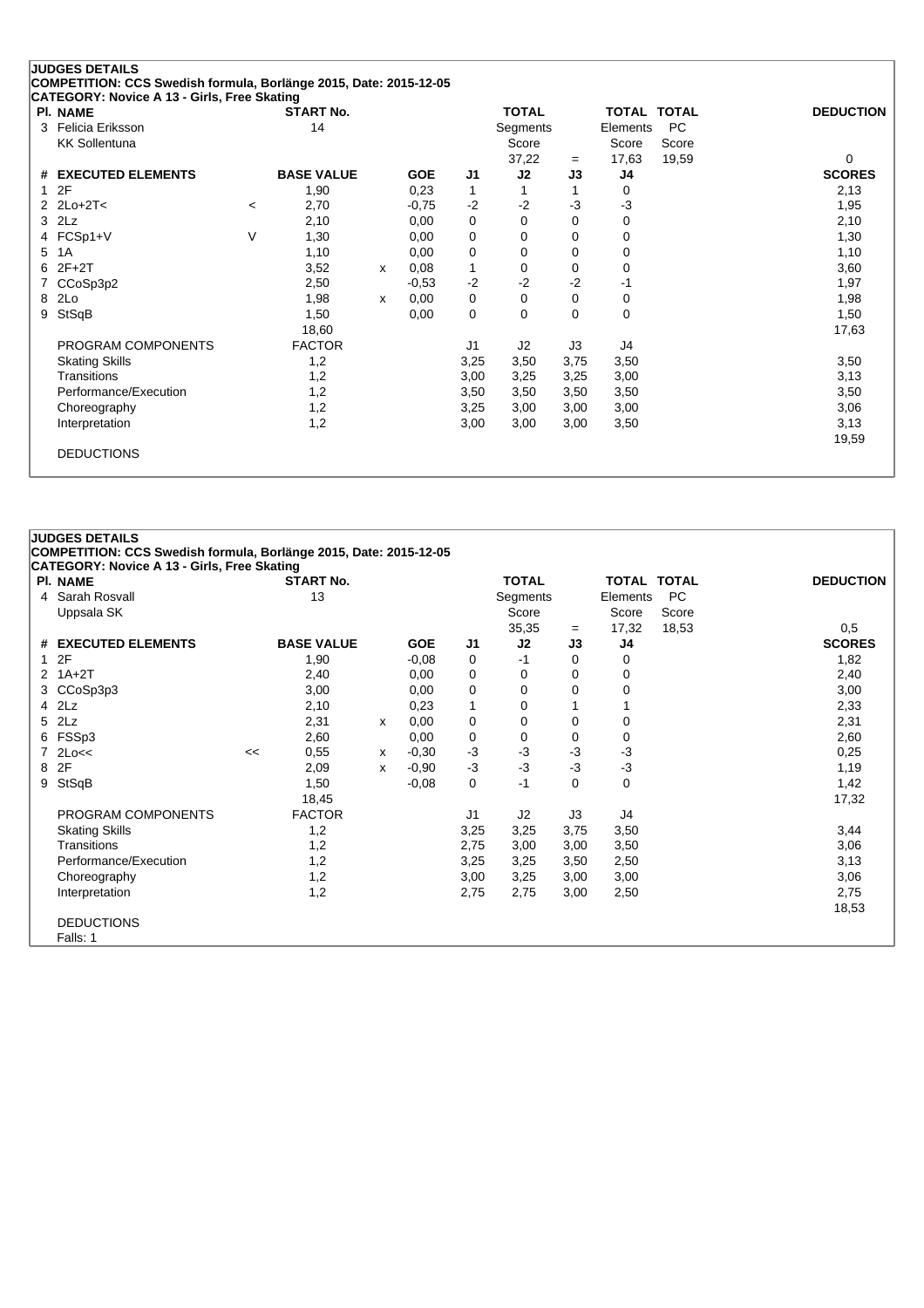| PI. NAME              | <b>START No.</b>  |   |            |                | <b>TOTAL</b> |          | <b>TOTAL TOTAL</b> |           | <b>DEDUCTION</b> |
|-----------------------|-------------------|---|------------|----------------|--------------|----------|--------------------|-----------|------------------|
| Jessica Vestberg<br>5 | 12                |   |            |                | Segments     |          | Elements           | <b>PC</b> |                  |
| Vallentuna KK         |                   |   |            |                | Score        |          | Score              | Score     |                  |
|                       |                   |   |            |                | 35,21        | $=$      | 17,58              | 17,63     | $\Omega$         |
| # EXECUTED ELEMENTS   | <b>BASE VALUE</b> |   | <b>GOE</b> | J <sub>1</sub> | J2           | J3       | J4                 |           | <b>SCORES</b>    |
| 2S<br>1               | 1,30              |   | 0.05       | 0              |              | 0        | 0                  |           | 1,35             |
| $1A+2T$<br>2          | 2,40              |   | 0,00       | 0              | 0            | 0        | 0                  |           | 2,40             |
| 2Lo<br>3              | 1,80              |   | 0,08       | 0              | 0            |          | 0                  |           | 1,88             |
| 4 FCSp1               | 1,90              |   | 0,00       | 0              | 0            | 0        | 0                  |           | 1,90             |
| StSqB<br>5            | 1,50              |   | 0,00       | 0              | 0            | 0        | 0                  |           | 1,50             |
| 2Lo<br>6              | 1,98              | x | 0,00       | $\mathbf 0$    | $\Omega$     | 0        | 0                  |           | 1,98             |
| $1A+2T$               | 2,64              | x | 0,00       | 0              | 0            | 0        | 0                  |           | 2,64             |
| 2S<br>8               | 1,43              | X | 0.00       | 0              | 0            | 0        | 0                  |           | 1,43             |
| CCoSp3p2<br>9         | 2,50              |   | 0,00       | $\mathbf 0$    | 0            | $\Omega$ | 0                  |           | 2,50             |
|                       | 17,45             |   |            |                |              |          |                    |           | 17,58            |
| PROGRAM COMPONENTS    | <b>FACTOR</b>     |   |            | J1             | J2           | J3       | J4                 |           |                  |
| <b>Skating Skills</b> | 1,2               |   |            | 3,00           | 3,50         | 3,50     | 3,25               |           | 3,31             |
| <b>Transitions</b>    | 1,2               |   |            | 2,50           | 3,00         | 3,00     | 2,50               |           | 2,75             |
| Performance/Execution | 1,2               |   |            | 3,25           | 3,50         | 3,50     | 2,50               |           | 3,19             |
| Choreography          | 1,2               |   |            | 2,75           | 3,25         | 2,75     | 2,25               |           | 2,75             |
| Interpretation        | 1,2               |   |            | 2,75           | 2,75         | 2,75     | 2,50               |           | 2,69             |
|                       |                   |   |            |                |              |          |                    |           | 17,63            |

|   | CATEGORY: Novice A 13 - Girls, Free Skating |                   |   |            |      |              |      |             |       |                  |
|---|---------------------------------------------|-------------------|---|------------|------|--------------|------|-------------|-------|------------------|
|   | <b>PI. NAME</b>                             | <b>START No.</b>  |   |            |      | <b>TOTAL</b> |      | TOTAL TOTAL |       | <b>DEDUCTION</b> |
|   | 6 Lisa Puukko                               | 10                |   |            |      | Segments     |      | Elements    | PC    |                  |
|   | Enköpings KK                                |                   |   |            |      | Score        |      | Score       | Score |                  |
|   |                                             |                   |   |            |      | 34,80        | $=$  | 17,28       | 18,02 | 0,5              |
|   | # EXECUTED ELEMENTS                         | <b>BASE VALUE</b> |   | <b>GOE</b> | J1   | J2           | J3   | J4          |       | <b>SCORES</b>    |
|   | $12F+2T$                                    | 3,20              |   | $-0,75$    | $-2$ | $-2$         | $-3$ | $-3$        |       | 2,45             |
|   | $2$ 1 Lz+2 T                                | 1,90              |   | $-0,45$    | $-1$ | $-2$         | $-3$ | $-3$        |       | 1,45             |
|   | 3 2Lo                                       | 1,80              |   | 0,08       | 1    | 0            | 0    | 0           |       | 1,88             |
|   | 4 FSSp1                                     | 2,00              |   | 0,00       | 0    | 0            | 0    | 0           |       | 2,00             |
|   | 5 2Lz                                       | 2,31              | x | $-0,38$    | $-1$ | $-2$         | -1   | -1          |       | 1,93             |
|   | 6 StSqB                                     | 1,50              |   | 0,25       | 1    | 1            | 0    | 0           |       | 1,75             |
|   | 7 2F                                        | 2,09              | x | $-0,53$    | -1   | -1           | $-3$ | $-2$        |       | 1,56             |
| 8 | 1A                                          | 1,21              | x | 0,05       | 0    | 1            | 0    | 0           |       | 1,26             |
|   | 9 CCoSp3p3                                  | 3,00              |   | 0,00       | 0    | 0            | 0    | 0           |       | 3,00             |
|   |                                             | 19,01             |   |            |      |              |      |             |       | 17,28            |
|   | PROGRAM COMPONENTS                          | <b>FACTOR</b>     |   |            | J1   | J2           | J3   | J4          |       |                  |
|   | <b>Skating Skills</b>                       | 1,2               |   |            | 3,25 | 3,75         | 3,25 | 3,50        |       | 3,44             |
|   | Transitions                                 | 1,2               |   |            | 2,50 | 3,25         | 2,75 | 2,50        |       | 2,75             |
|   | Performance/Execution                       | 1,2               |   |            | 3,50 | 3,50         | 2,75 | 2,75        |       | 3,13             |
|   | Choreography                                | 1,2               |   |            | 3,00 | 3,50         | 2,75 | 2,75        |       | 3,00             |
|   | Interpretation                              | 1,2               |   |            | 2,75 | 3,25         | 2,25 | 2,50        |       | 2,69             |
|   |                                             |                   |   |            |      |              |      |             |       | 18,02            |
|   | <b>DEDUCTIONS</b>                           |                   |   |            |      |              |      |             |       |                  |
|   | Falls: 1                                    |                   |   |            |      |              |      |             |       |                  |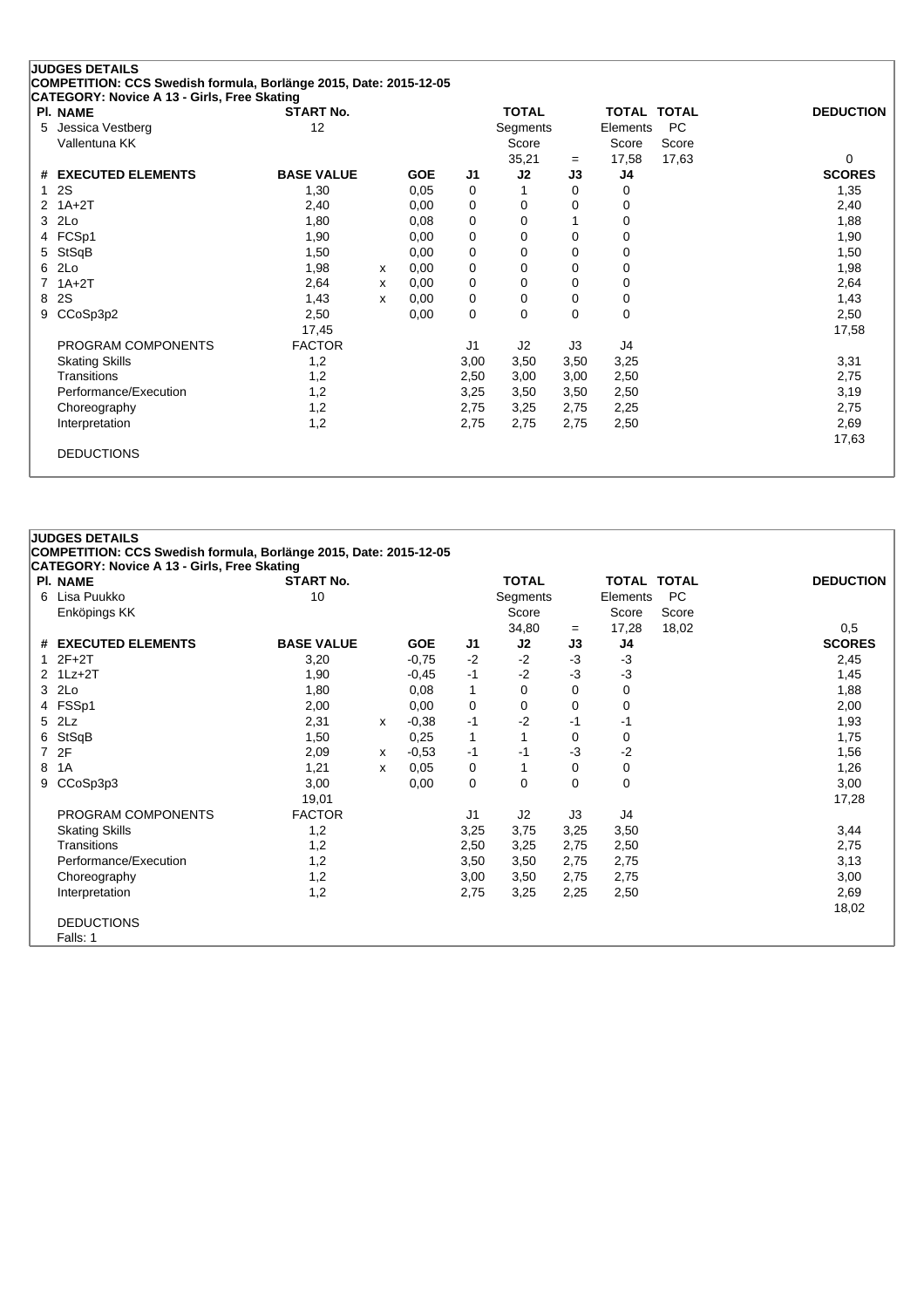| <b>PI. NAME</b>        | <b>START No.</b>  |   |            |                | <b>TOTAL</b> |          | <b>TOTAL TOTAL</b> |           | <b>DEDUCTION</b> |
|------------------------|-------------------|---|------------|----------------|--------------|----------|--------------------|-----------|------------------|
| Mikaela Jarl<br>7      | 11                |   |            |                | Segments     |          | Elements           | <b>PC</b> |                  |
| Djursholms Allmänna SK |                   |   |            |                | Score        |          | Score              | Score     |                  |
|                        |                   |   |            |                | 33,38        | $=$      | 15,45              | 17,93     | $\Omega$         |
| # EXECUTED ELEMENTS    | <b>BASE VALUE</b> |   | <b>GOE</b> | J <sub>1</sub> | J2           | J3       | J4                 |           | <b>SCORES</b>    |
| $2S+2T$                | 2,60              |   | $-0,20$    | $-1$           | $-2$         | $-1$     | 0                  |           | 2,40             |
| 2Lo<br>2               | 1,80              |   | 0,00       | 0              | 0            | 0        | 0                  |           | 1,80             |
| 1A<br>3                | 1,10              |   | 0,10       | 1              |              | 0        | 0                  |           | 1,20             |
| CCoSp3p2<br>4          | 2,50              |   | 0,25       | 1              |              | $\Omega$ | 0                  |           | 2,75             |
| 2Lo<<br>5.             | 1,43<br>$\,<\,$   | x | $-0.60$    | $-3$           | $-2$         | $-1$     | $-2$               |           | 0,83             |
| StSqB<br>6             | 1,50              |   | 0,13       | 0              | $\Omega$     | 0        |                    |           | 1,63             |
| $2S+2T$                | 2,86              | x | 0,00       | 0              | 0            | 0        | 0                  |           | 2,86             |
| 1A<br>8                | 1,21              | x | 0,00       | 0              | 0            | 0        | 0                  |           | 1,21             |
| FCSpB<br>9             | 1,60              |   | $-0,83$    | $-3$           | $-3$         | $-2$     | $-3$               |           | 0,77             |
|                        | 16,60             |   |            |                |              |          |                    |           | 15,45            |
| PROGRAM COMPONENTS     | <b>FACTOR</b>     |   |            | J1             | J2           | J3       | J4                 |           |                  |
| <b>Skating Skills</b>  | 1,2               |   |            | 2,75           | 3,25         | 3,50     | 3,25               |           | 3,19             |
| Transitions            | 1,2               |   |            | 2,75           | 3,00         | 2,75     | 3,50               |           | 3,00             |
| Performance/Execution  | 1,2               |   |            | 3,00           | 3,25         | 3,25     | 2,75               |           | 3,06             |
| Choreography           | 1,2               |   |            | 3,00           | 3,00         | 2,75     | 2,50               |           | 2,81             |
| Interpretation         | 1,2               |   |            | 2,75           | 3,25         | 2,75     | 2,75               |           | 2,88             |
|                        |                   |   |            |                |              |          |                    |           | 17,93            |

|   | CATEGORY: Novice A 13 - Girls, Free Skating |        |                   |   |            |      |              |      |             |           |                  |
|---|---------------------------------------------|--------|-------------------|---|------------|------|--------------|------|-------------|-----------|------------------|
|   | <b>PI. NAME</b>                             |        | <b>START No.</b>  |   |            |      | <b>TOTAL</b> |      | TOTAL TOTAL |           | <b>DEDUCTION</b> |
| 8 | Maya Krampe                                 |        | 5                 |   |            |      | Segments     |      | Elements    | <b>PC</b> |                  |
|   | <b>IFK Österåkers KK</b>                    |        |                   |   |            |      | Score        |      | Score       | Score     |                  |
|   |                                             |        |                   |   |            |      | 32,38        | $=$  | 17,02       | 16,36     |                  |
|   | # EXECUTED ELEMENTS                         |        | <b>BASE VALUE</b> |   | <b>GOE</b> | J1   | J2           | J3   | J4          |           | <b>SCORES</b>    |
|   | 2S                                          |        | 1,30              |   | 0,05       | 0    |              | 0    | 0           |           | 1,35             |
|   | 2 2F+2Lo                                    |        | 3,70              |   | $-0,90$    | -3   | $-3$         | $-3$ | $-3$        |           | 2,80             |
|   | 3 FCSp1+V                                   | $\vee$ | 1,30              |   | $-0,30$    | -1   | $-1$         | $-1$ | -1          |           | 1,00             |
|   | 4 StSqB                                     |        | 1,50              |   | 0,00       | 0    | 0            | 0    | 0           |           | 1,50             |
|   | 5 2Lo                                       |        | 1,98              | х | 0,00       | 0    | 0            | 0    | 0           |           | 1,98             |
|   | $62S+2T$                                    |        | 2,86              | x | 0,00       | 0    | 0            | 0    | 0           |           | 2,86             |
|   | 7 2F                                        |        | 2,09              | x | $-0,90$    | -3   | $-3$         | $-3$ | $-3$        |           | 1,19             |
| 8 | 1A                                          |        | 1,21              | x | 0,00       | 0    | 0            | 0    | 0           |           | 1,21             |
|   | 9 CCoSp3p3                                  |        | 3,00              |   | 0,13       | 0    | 1            | 0    | $\Omega$    |           | 3,13             |
|   |                                             |        | 18,94             |   |            |      |              |      |             |           | 17,02            |
|   | PROGRAM COMPONENTS                          |        | <b>FACTOR</b>     |   |            | J1   | J2           | J3   | J4          |           |                  |
|   | <b>Skating Skills</b>                       |        | 1,2               |   |            | 2,50 | 3,50         | 3,00 | 3,25        |           | 3,06             |
|   | Transitions                                 |        | 1,2               |   |            | 2,50 | 3,00         | 2,75 | 2,25        |           | 2,63             |
|   | Performance/Execution                       |        | 1,2               |   |            | 2,75 | 3,00         | 2,50 | 2,25        |           | 2,63             |
|   | Choreography                                |        | 1,2               |   |            | 3,00 | 3,25         | 2,50 | 2,50        |           | 2,81             |
|   | Interpretation                              |        | 1,2               |   |            | 2,50 | 3,00         | 2,25 | 2,25        |           | 2,50             |
|   |                                             |        |                   |   |            |      |              |      |             |           | 16,36            |
|   | <b>DEDUCTIONS</b>                           |        |                   |   |            |      |              |      |             |           |                  |
|   | Falls: 2                                    |        |                   |   |            |      |              |      |             |           |                  |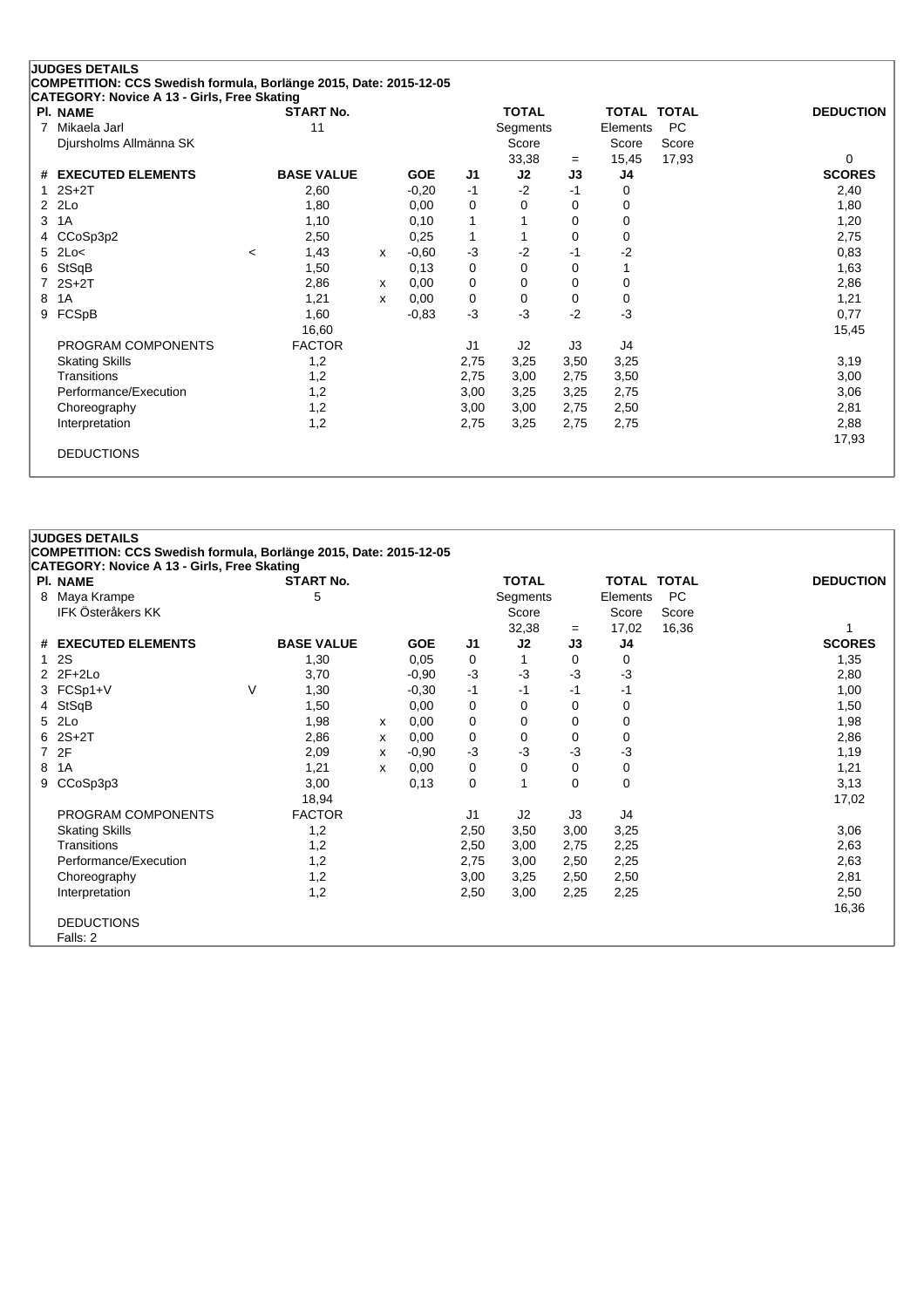| <b>PI. NAME</b>                   | <b>START No.</b>  |   |            |                | <b>TOTAL</b> |          | <b>TOTAL TOTAL</b> |           | <b>DEDUCTION</b> |
|-----------------------------------|-------------------|---|------------|----------------|--------------|----------|--------------------|-----------|------------------|
| 9<br>Anna Jansson                 | 6                 |   |            |                | Segments     |          | Elements           | <b>PC</b> |                  |
| Stockholms Allmänna Skridskoklubb |                   |   |            |                | Score        |          | Score              | Score     |                  |
|                                   |                   |   |            |                | 32,34        | $=$      | 15,75              | 16,59     | $\Omega$         |
| <b>EXECUTED ELEMENTS</b><br>#     | <b>BASE VALUE</b> |   | <b>GOE</b> | J1             | J2           | J3       | J4                 |           | <b>SCORES</b>    |
| 2Lo<br>1                          | 1,80              |   | 0,00       | 0              | 0            | 0        | 0                  |           | 1,80             |
| 2 CCoSp3p2                        | 2,50              |   | 0,38       | 1              | 0            |          |                    |           | 2,88             |
| 3 1F                              | 0,50              |   | 0,10       | 0              | 0            |          |                    |           | 0,60             |
| 2S+1A+SEQ<br>4                    | 1,92              |   | $-0,05$    | 0              | $-1$         | 0        | 0                  |           | 1,87             |
| StSq1<br>5.                       | 1,80              |   | 0,00       | 0              | 0            | 0        | $\Omega$           |           | 1,80             |
| 2Lo<br>6                          | 1,98              | x | 0,00       | 0              | 0            | 0        | 0                  |           | 1,98             |
| $2T+1T$                           | 1,87              | x | 0,00       | 0              | 0            | 0        | 0                  |           | 1,87             |
| FCSp1<br>8                        | 1,90              |   | $-0,38$    | $-1$           | $-2$         | -1       | -1                 |           | 1,52             |
| 2S<br>9                           | 1,43              | x | 0,00       | 0              | 0            | $\Omega$ | 0                  |           | 1,43             |
|                                   | 15,70             |   |            |                |              |          |                    |           | 15,75            |
| PROGRAM COMPONENTS                | <b>FACTOR</b>     |   |            | J <sub>1</sub> | J2           | J3       | J4                 |           |                  |
| <b>Skating Skills</b>             | 1,2               |   |            | 2,75           | 3,00         | 3,00     | 3,00               |           | 2,94             |
| Transitions                       | 1,2               |   |            | 2,50           | 2,50         | 2,75     | 3,25               |           | 2,75             |
| Performance/Execution             | 1,2               |   |            | 3,00           | 2,75         | 3,25     | 2,75               |           | 2,94             |
| Choreography                      | 1,2               |   |            | 2,75           | 2,75         | 2,75     | 3,00               |           | 2,81             |
| Interpretation                    | 1,2               |   |            | 2,50           | 2,25         | 2,50     | 2,25               |           | 2,38             |
|                                   |                   |   |            |                |              |          |                    |           | 16,59            |

| CATEGORY: Novice A 13 - Girls, Free Skating |                   |   |            |      |              |          |             |       |                  |
|---------------------------------------------|-------------------|---|------------|------|--------------|----------|-------------|-------|------------------|
| <b>PI. NAME</b>                             | <b>START No.</b>  |   |            |      | <b>TOTAL</b> |          | TOTAL TOTAL |       | <b>DEDUCTION</b> |
| 10 Dorotea Larsson                          | 3                 |   |            |      | Segments     |          | Elements    | PC    |                  |
| <b>KK Sollentuna</b>                        |                   |   |            |      | Score        |          | Score       | Score |                  |
|                                             |                   |   |            |      | 32,28        | $=$      | 14,41       | 18,37 | 0,5              |
| # EXECUTED ELEMENTS                         | <b>BASE VALUE</b> |   | <b>GOE</b> | J1   | J2           | J3       | J4          |       | <b>SCORES</b>    |
| 1 1 A                                       | 1,10              |   | 0,00       | 0    | 0            | 0        | 0           |       | 1,10             |
| $2$ $2Lo$                                   | 1,80              |   | 0,00       | 0    | 0            | 0        | 0           |       | 1,80             |
| 3 2F+SEQ                                    | 1,52              |   | $-0.90$    | $-3$ | $-3$         | $-3$     | $-3$        |       | 0,62             |
| 4 FCSp1                                     | 1,90              |   | 0,00       | 0    | 0            | 0        | 0           |       | 1,90             |
| 5 2Lz                                       | 2,31              | x | $-0,30$    | $-1$ | $-1$         | -1       | -1          |       | 2,01             |
| 6 2F+1A+SEQ                                 | 2,64              | x | 0,00       | 0    | 0            | 0        | 0           |       | 2,64             |
| 7 StSqB                                     | 1,50              |   | 0,25       | 1    | 1            | 0        | 0           |       | 1,75             |
| 8 1Lo                                       | 0,55              | x | $-0,23$    | $-3$ | $-3$         | $\Omega$ | $-3$        |       | 0,32             |
| 9 CCoSp3p2                                  | 2,50              |   | $-0,23$    | 0    | $\mathbf 0$  | $-3$     | 0           |       | 2,27             |
|                                             | 15,82             |   |            |      |              |          |             |       | 14,41            |
| PROGRAM COMPONENTS                          | <b>FACTOR</b>     |   |            | J1   | J2           | J3       | J4          |       |                  |
| <b>Skating Skills</b>                       | 1,2               |   |            | 3,00 | 3,50         | 3,00     | 2,50        |       | 3,00             |
| Transitions                                 | 1,2               |   |            | 2,75 | 3,00         | 2,75     | 2,50        |       | 2,75             |
| Performance/Execution                       | 1,2               |   |            | 3,25 | 3,50         | 3,25     | 3,25        |       | 3,31             |
| Choreography                                | 1,2               |   |            | 3,25 | 3,25         | 2,75     | 2,75        |       | 3,00             |
| Interpretation                              | 1,2               |   |            | 3,00 | 3,25         | 3,50     | 3,25        |       | 3,25             |
|                                             |                   |   |            |      |              |          |             |       | 18,37            |
| <b>DEDUCTIONS</b>                           |                   |   |            |      |              |          |             |       |                  |
| Falls: 1                                    |                   |   |            |      |              |          |             |       |                  |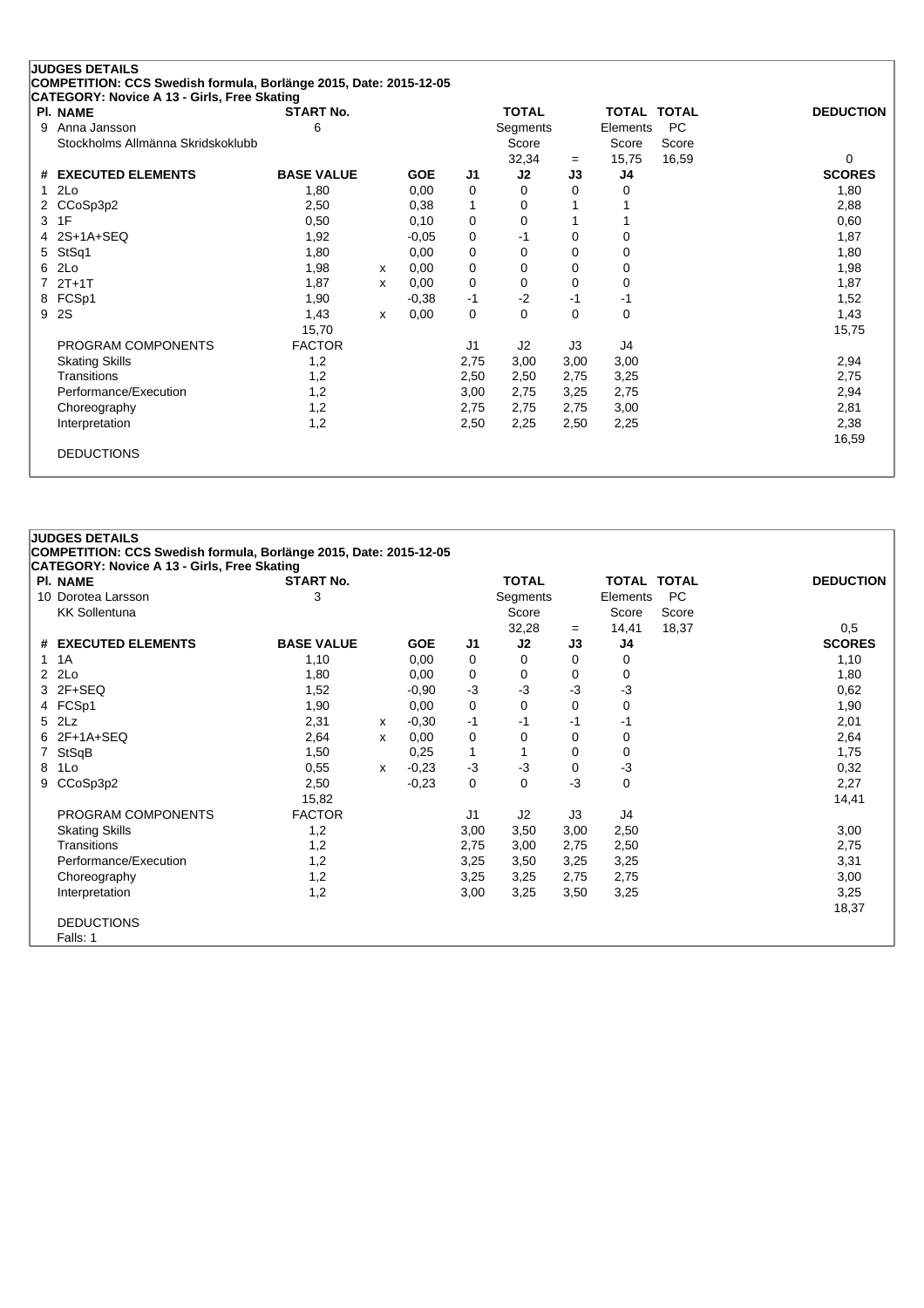|                | <b>JUDGES DETAILS</b>                                             |                   |   |            |                |              |      |                    |           |                  |
|----------------|-------------------------------------------------------------------|-------------------|---|------------|----------------|--------------|------|--------------------|-----------|------------------|
|                | COMPETITION: CCS Swedish formula, Borlänge 2015, Date: 2015-12-05 |                   |   |            |                |              |      |                    |           |                  |
|                | <b>CATEGORY: Novice A 13 - Girls, Free Skating</b>                |                   |   |            |                |              |      |                    |           |                  |
|                | <b>PI. NAME</b>                                                   | <b>START No.</b>  |   |            |                | <b>TOTAL</b> |      | <b>TOTAL TOTAL</b> |           | <b>DEDUCTION</b> |
|                | 11 Lovisa Aav                                                     | 2                 |   |            |                | Segments     |      | Elements           | <b>PC</b> |                  |
|                | Eskilstuna IK                                                     |                   |   |            |                | Score        |      | Score              | Score     |                  |
|                |                                                                   |                   |   |            |                | 32,05        | $=$  | 16,29              | 15,76     | $\Omega$         |
|                | # EXECUTED ELEMENTS                                               | <b>BASE VALUE</b> |   | <b>GOE</b> | J1             | J2           | J3   | J4                 |           | <b>SCORES</b>    |
| $\mathbf{1}$   | 2F                                                                | 1.90              |   | $-0,30$    | $-1$           | $-1$         | $-1$ | -1                 |           | 1,60             |
| $\overline{2}$ | 2F                                                                | 1,90              |   | $-0.08$    | 0              | -1           | 0    | 0                  |           | 1,82             |
|                | 3 2Lo+Lo+2S+SEQ                                                   | 2,48              |   | $-0,45$    | $-2$           | $-2$         | -1   | -1                 |           | 2,03             |
|                | 4 FCSp1                                                           | 1,90              |   | 0,00       | 0              | $\Omega$     | 0    | 0                  |           | 1,90             |
| 5              | 1A                                                                | 1,10              |   | 0,05       | 0              | 0            |      | 0                  |           | 1,15             |
| 6              | 2Lo                                                               | 1,98              | x | $-0,60$    | $-2$           | $-2$         | $-2$ | $-2$               |           | 1,38             |
|                | $2S+1A+SEQ$                                                       | 2,11              | x | 0,00       | 0              | 0            | 0    | 0                  |           | 2,11             |
| 8              | StSq1                                                             | 1,80              |   | 0,00       | 0              | 0            | 0    | 0                  |           | 1,80             |
| 9              | CCoSp3p2                                                          | 2,50              |   | 0,00       | 0              | $\Omega$     | 0    | 0                  |           | 2,50             |
|                |                                                                   | 17,67             |   |            |                |              |      |                    |           | 16,29            |
|                | PROGRAM COMPONENTS                                                | <b>FACTOR</b>     |   |            | J <sub>1</sub> | J2           | J3   | J4                 |           |                  |
|                | <b>Skating Skills</b>                                             | 1,2               |   |            | 2,50           | 2,50         | 2,75 | 2,25               |           | 2,50             |
|                | Transitions                                                       | 1,2               |   |            | 2,50           | 2,50         | 2,50 | 2,50               |           | 2,50             |
|                | Performance/Execution                                             | 1,2               |   |            | 2,75           | 3,00         | 3,00 | 2,75               |           | 2,88             |
|                | Choreography                                                      | 1,2               |   |            | 2,75           | 3,00         | 2,75 | 2,50               |           | 2,75             |
|                | Interpretation                                                    | 1,2               |   |            | 2,50           | 2,75         | 2,25 | 2,50               |           | 2,50             |
|                |                                                                   |                   |   |            |                |              |      |                    |           | 15,76            |
|                | <b>DEDUCTIONS</b>                                                 |                   |   |            |                |              |      |                    |           |                  |
|                |                                                                   |                   |   |            |                |              |      |                    |           |                  |

| CATEGORY: Novice A 13 - Girls, Free Skating |                          |                   |   |            |                |              |      |          |             |                  |
|---------------------------------------------|--------------------------|-------------------|---|------------|----------------|--------------|------|----------|-------------|------------------|
| PI. NAME                                    |                          | <b>START No.</b>  |   |            |                | <b>TOTAL</b> |      |          | TOTAL TOTAL | <b>DEDUCTION</b> |
| 12 Mathilda Johannesson                     |                          |                   |   |            |                | Segments     |      | Elements | <b>PC</b>   |                  |
| Brinka Sandviken KK                         |                          |                   |   |            |                | Score        |      | Score    | Score       |                  |
|                                             |                          |                   |   |            |                | 31,26        | $=$  | 14,27    | 17,49       | 0,5              |
| # EXECUTED ELEMENTS                         |                          | <b>BASE VALUE</b> |   | <b>GOE</b> | J1             | J2           | J3   | J4       |             | <b>SCORES</b>    |
| 2S+SEQ                                      |                          | 1,04              |   | $-0,25$    | -1             | $-2$         | $-1$ | -1       |             | 0,79             |
| 2 2Lz+2T                                    |                          | 3,40              |   | $-0,15$    | 0              | $-2$         | 0    | 0        |             | 3,25             |
| 3 1A                                        |                          | 1,10              |   | 0,00       | 0              | 0            | 0    | 0        |             | 1,10             |
| 4 CCoSp3p2                                  |                          | 2,50              |   | 0,00       | $\pmb{0}$      | 0            | 0    | $\Omega$ |             | 2,50             |
| 5 StSqB                                     |                          | 1,50              |   | 0,00       | 0              | 0            | 0    | 0        |             | 1,50             |
| 6 2S                                        |                          | 1,43              | х | 0,05       | 0              | 0            |      | 0        |             | 1,48             |
| 7 2Lo                                       |                          | 1,98              | x | $-0,60$    | $-2$           | $-2$         | $-2$ | $-2$     |             | 1,38             |
| 8 FCSp1                                     |                          | 1,90              |   | $-0,38$    | $-1$           | $-2$         | $-1$ | -1       |             | 1,52             |
| $9$ $2$ Lz<                                 | $\overline{\phantom{a}}$ | 1,65              | x | $-0,90$    | $-3$           | $-3$         | $-3$ | $-3$     |             | 0,75             |
|                                             |                          | 16,50             |   |            |                |              |      |          |             | 14,27            |
| PROGRAM COMPONENTS                          |                          | <b>FACTOR</b>     |   |            | J <sub>1</sub> | J2           | J3   | J4       |             |                  |
| <b>Skating Skills</b>                       |                          | 1,2               |   |            | 3,00           | 3,25         | 2,75 | 3,25     |             | 3,06             |
| Transitions                                 |                          | 1,2               |   |            | 2,75           | 2,75         | 2,75 | 3,00     |             | 2,81             |
| Performance/Execution                       |                          | 1,2               |   |            | 3,25           | 3,00         | 3,00 | 3,25     |             | 3,13             |
| Choreography                                |                          | 1,2               |   |            | 2,75           | 3,25         | 2,75 | 2,75     |             | 2,88             |
| Interpretation                              |                          | 1,2               |   |            | 2,50           | 2,75         | 2,50 | 3,00     |             | 2,69             |
|                                             |                          |                   |   |            |                |              |      |          |             | 17,49            |
| <b>DEDUCTIONS</b>                           |                          |                   |   |            |                |              |      |          |             |                  |
| Falls: 1                                    |                          |                   |   |            |                |              |      |          |             |                  |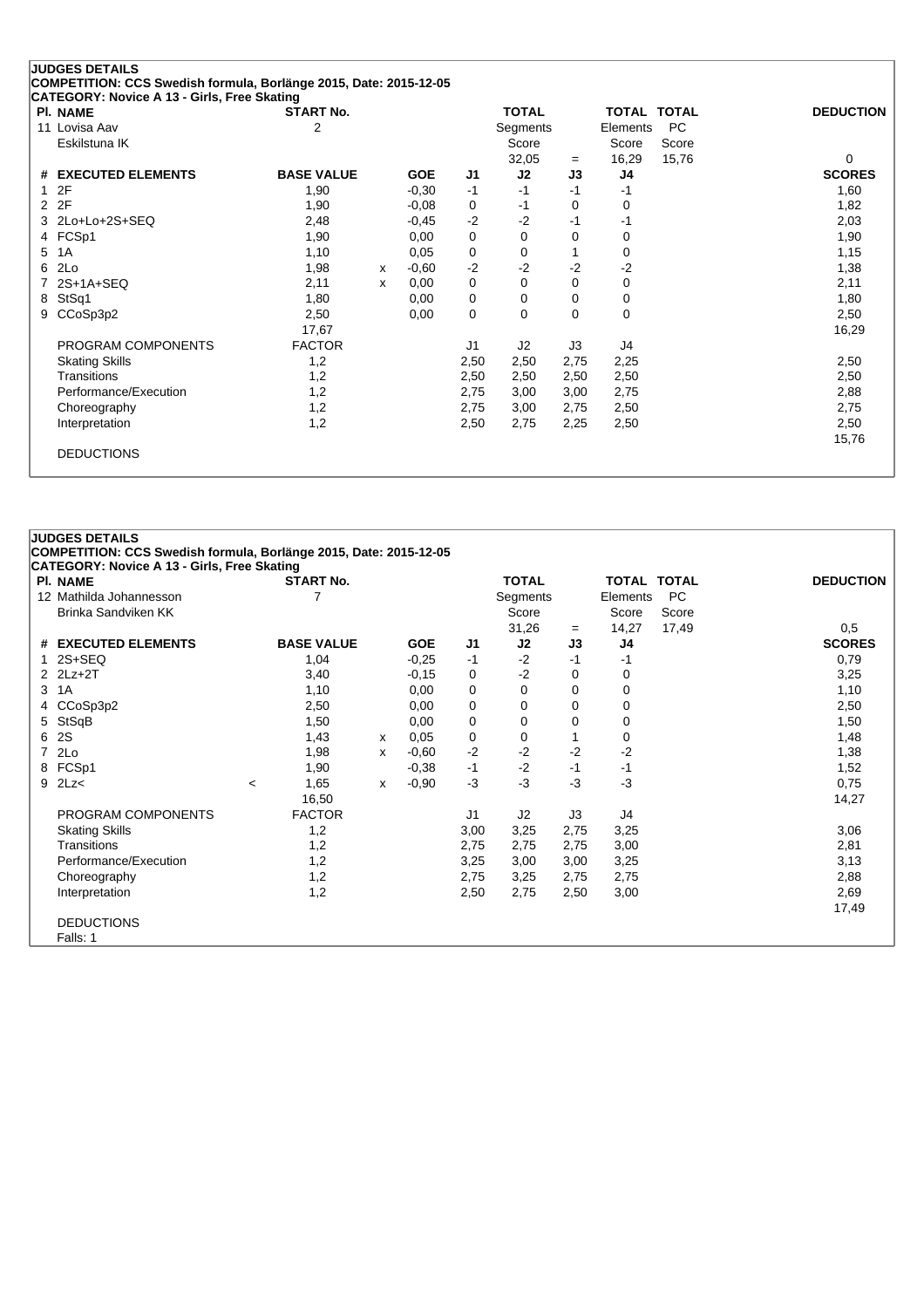|                | <b>JUDGES DETAILS</b>                                             |                          |                   |   |            |                |              |          |              |              |                  |
|----------------|-------------------------------------------------------------------|--------------------------|-------------------|---|------------|----------------|--------------|----------|--------------|--------------|------------------|
|                | COMPETITION: CCS Swedish formula, Borlänge 2015, Date: 2015-12-05 |                          |                   |   |            |                |              |          |              |              |                  |
|                | <b>CATEGORY: Novice A 13 - Girls, Free Skating</b><br>PI. NAME    |                          | <b>START No.</b>  |   |            |                | <b>TOTAL</b> |          | <b>TOTAL</b> | <b>TOTAL</b> | <b>DEDUCTION</b> |
|                | 13 Victoria Lunak                                                 |                          | 9                 |   |            |                | Segments     |          | Elements     | <b>PC</b>    |                  |
|                | Örebro KK                                                         |                          |                   |   |            |                | Score        |          | Score        | Score        |                  |
|                |                                                                   |                          |                   |   |            |                | 31,01        | $=$      | 14,71        | 16,80        | 0,5              |
| #              | <b>EXECUTED ELEMENTS</b>                                          |                          | <b>BASE VALUE</b> |   | <b>GOE</b> | J <sub>1</sub> | J2           | J3       | J4           |              | <b>SCORES</b>    |
| $\mathbf 1$    | 2S                                                                |                          | 1,30              |   | $-0,15$    | 0              | $-1$         | $-1$     | $-1$         |              | 1,15             |
|                | $2 \t2F < +2T$                                                    | $\overline{\phantom{a}}$ | 2,70              |   | $-0,90$    | $-3$           | -3           | $-3$     | $-3$         |              | 1,80             |
| 3              | 2T                                                                |                          | 1,30              |   | 0,00       | 0              | 0            | 0        | 0            |              | 1,30             |
|                | 4 FCSp2                                                           |                          | 2,30              |   | 0,13       | 1              | $\Omega$     | $\Omega$ | 0            |              | 2,43             |
| 5              | 2F<                                                               | $\,<\,$                  | 1,54              | X | $-0,53$    | $-2$           | $-2$         | $-1$     | $-2$         |              | 1,01             |
| 6              | 1A                                                                |                          | 1,21              | x | 0,00       | 0              | 0            | 0        | 0            |              | 1,21             |
| $\overline{7}$ | StSqB                                                             |                          | 1,50              |   | 0,25       | 1              |              | 0        | 0            |              | 1,75             |
| 8              | 2S                                                                |                          | 1,43              | X | 0,00       | 0              | 0            | 0        | 0            |              | 1,43             |
| 9              | CCoSp3p2                                                          |                          | 2,50              |   | 0,13       | 0              |              | 0        | 0            |              | 2,63             |
|                |                                                                   |                          | 15,78             |   |            |                |              |          |              |              | 14,71            |
|                | PROGRAM COMPONENTS                                                |                          | <b>FACTOR</b>     |   |            | J1             | J2           | J3       | J4           |              |                  |
|                | <b>Skating Skills</b>                                             |                          | 1,2               |   |            | 3,00           | 3,25         | 3,00     | 3,00         |              | 3,06             |
|                | Transitions                                                       |                          | 1,2               |   |            | 2,50           | 3,00         | 2,50     | 2,50         |              | 2,63             |
|                | Performance/Execution                                             |                          | 1,2               |   |            | 3,00           | 3,50         | 2,75     | 2,50         |              | 2,94             |
|                | Choreography                                                      |                          | 1,2               |   |            | 2,75           | 3,25         | 2,75     | 2,50         |              | 2,81             |
|                | Interpretation                                                    |                          | 1,2               |   |            | 2,75           | 3,00         | 2,25     | 2,25         |              | 2,56             |
|                |                                                                   |                          |                   |   |            |                |              |          |              |              | 16,80            |
|                | <b>DEDUCTIONS</b>                                                 |                          |                   |   |            |                |              |          |              |              |                  |
|                | Falls: 1                                                          |                          |                   |   |            |                |              |          |              |              |                  |

| 1A<br>2 2T<br>3 StSq1<br>4 2S<br>5 FCSp1<br>6 1F | 14 Tindra Larsson<br><b>IFK Österåkers KK</b><br># EXECUTED ELEMENTS | 4<br><b>BASE VALUE</b><br>1,10<br>1,30<br>1,80 |   | <b>GOE</b><br>0,10 | J1<br>0 | Segments<br>Score<br>29,48<br>J2 | $=$<br>J3 | Elements<br>Score<br>13,85<br>J4 | PC<br>Score<br>16,13 | 0,5<br><b>SCORES</b> |
|--------------------------------------------------|----------------------------------------------------------------------|------------------------------------------------|---|--------------------|---------|----------------------------------|-----------|----------------------------------|----------------------|----------------------|
|                                                  |                                                                      |                                                |   |                    |         |                                  |           |                                  |                      |                      |
|                                                  |                                                                      |                                                |   |                    |         |                                  |           |                                  |                      |                      |
|                                                  |                                                                      |                                                |   |                    |         |                                  |           |                                  |                      |                      |
|                                                  |                                                                      |                                                |   |                    |         |                                  |           |                                  |                      |                      |
|                                                  |                                                                      |                                                |   |                    |         |                                  |           | 0                                |                      | 1,20                 |
|                                                  |                                                                      |                                                |   | $-0.60$            | $-3$    | $-3$                             | $-3$      | $-3$                             |                      | 0,70                 |
|                                                  |                                                                      |                                                |   | $-0.08$            | 0       | -1                               | 0         | 0                                |                      | 1,72                 |
|                                                  |                                                                      | 1,43                                           | x | 0,00               | 0       | 0                                | 0         | 0                                |                      | 1,43                 |
|                                                  |                                                                      | 1,90                                           |   | 0,00               | 0       | 0                                | 0         | 0                                |                      | 1,90                 |
|                                                  |                                                                      | 0,55                                           | x | $-0,28$            | $-2$    | $-3$                             | $-3$      | -3                               |                      | 0,27                 |
| 1A                                               |                                                                      | 1,21                                           | х | 0,00               | 0       | 0                                | 0         | 0                                |                      | 1,21                 |
| $8$ 2S+2T<                                       |                                                                      | 2,42<br>$\prec$                                | x | $-0,50$            | $-2$    | $-2$                             | $-3$      | $-3$                             |                      | 1,92                 |
|                                                  | 9 CCoSp3p4                                                           | 3,50                                           |   | 0,00               | 0       | 0                                | $\Omega$  | 0                                |                      | 3,50                 |
|                                                  |                                                                      | 15,21                                          |   |                    |         |                                  |           |                                  |                      | 13,85                |
|                                                  | PROGRAM COMPONENTS                                                   | <b>FACTOR</b>                                  |   |                    | J1      | J2                               | J3        | J4                               |                      |                      |
|                                                  | <b>Skating Skills</b>                                                | 1,2                                            |   |                    | 2,75    | 3,25                             | 3,25      | 3,00                             |                      | 3,06                 |
|                                                  | Transitions                                                          | 1,2                                            |   |                    | 2,50    | 2,75                             | 2,50      | 2,50                             |                      | 2,56                 |
|                                                  | Performance/Execution                                                | 1,2                                            |   |                    | 3,00    | 3,00                             | 2,50      | 2,25                             |                      | 2,69                 |
|                                                  | Choreography                                                         | 1,2                                            |   |                    | 3,00    | 3,00                             | 2,50      | 2,25                             |                      | 2,69                 |
|                                                  | Interpretation                                                       | 1,2                                            |   |                    | 2,50    | 2,75                             | 2,25      | 2,25                             |                      | 2,44                 |

Falls: 1

**JUDGES DETAILS**